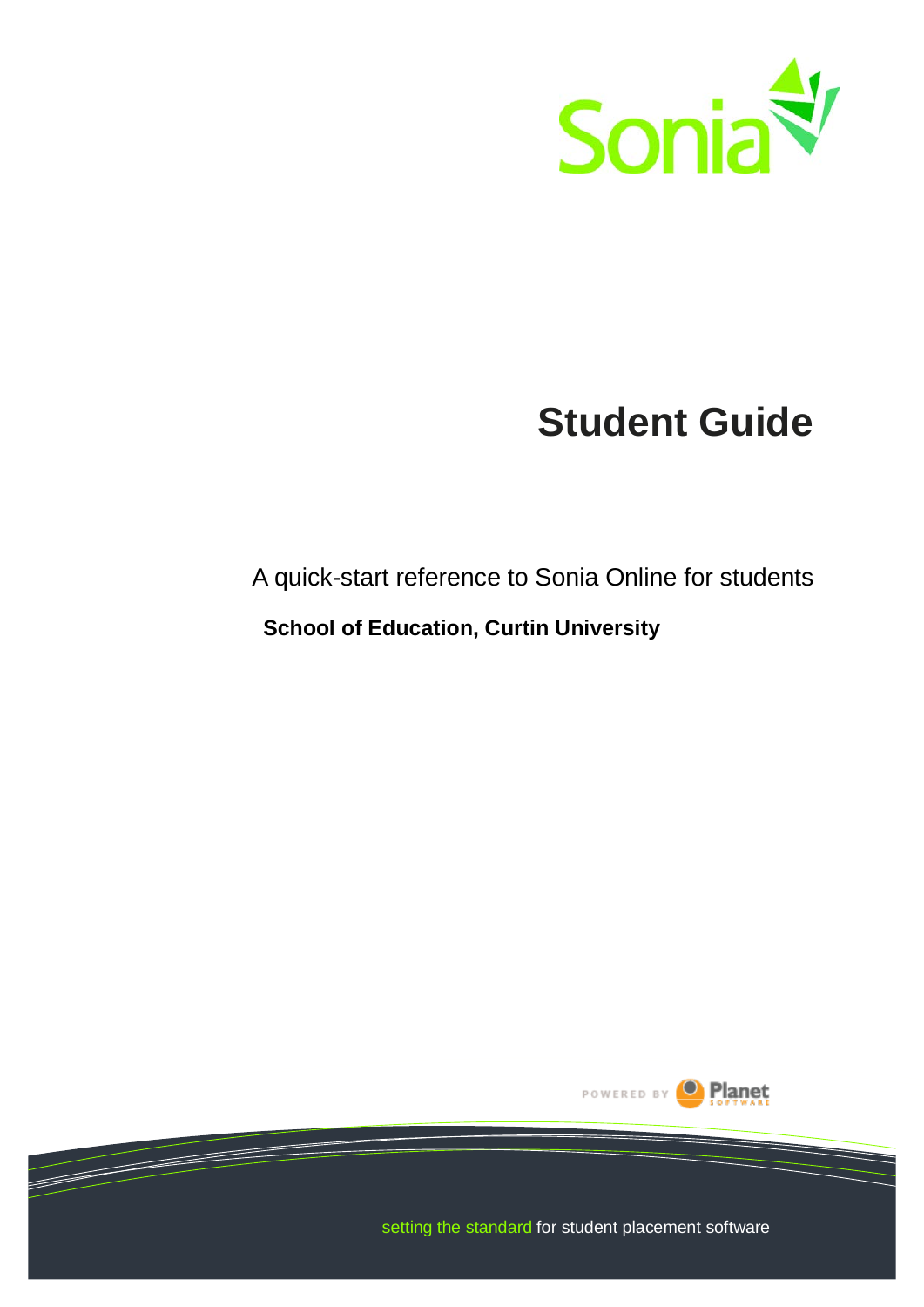

## <span id="page-1-0"></span>**Copyright**

Copyright © 2012, Planet Software Pty Ltd. Licensed users of Sonia are permitted to copy and reprint all or part of this document for the purposes of supporting their use of Sonia.

Sonia is a registered trademark of Planet Software Pty Ltd.

## <span id="page-1-1"></span>**Disclaimer**

This document is provided at no charge to licensed users of Sonia. The information it contains is provided without any express, statutory or implied warranties. Planet Software Pty Ltd will not be held liable for any damages caused or alleged to be caused either directly or indirectly by this document.

The example data depicted herein as text and images are fictitious. No association with any real organisation, person, place or event is intended or should be inferred.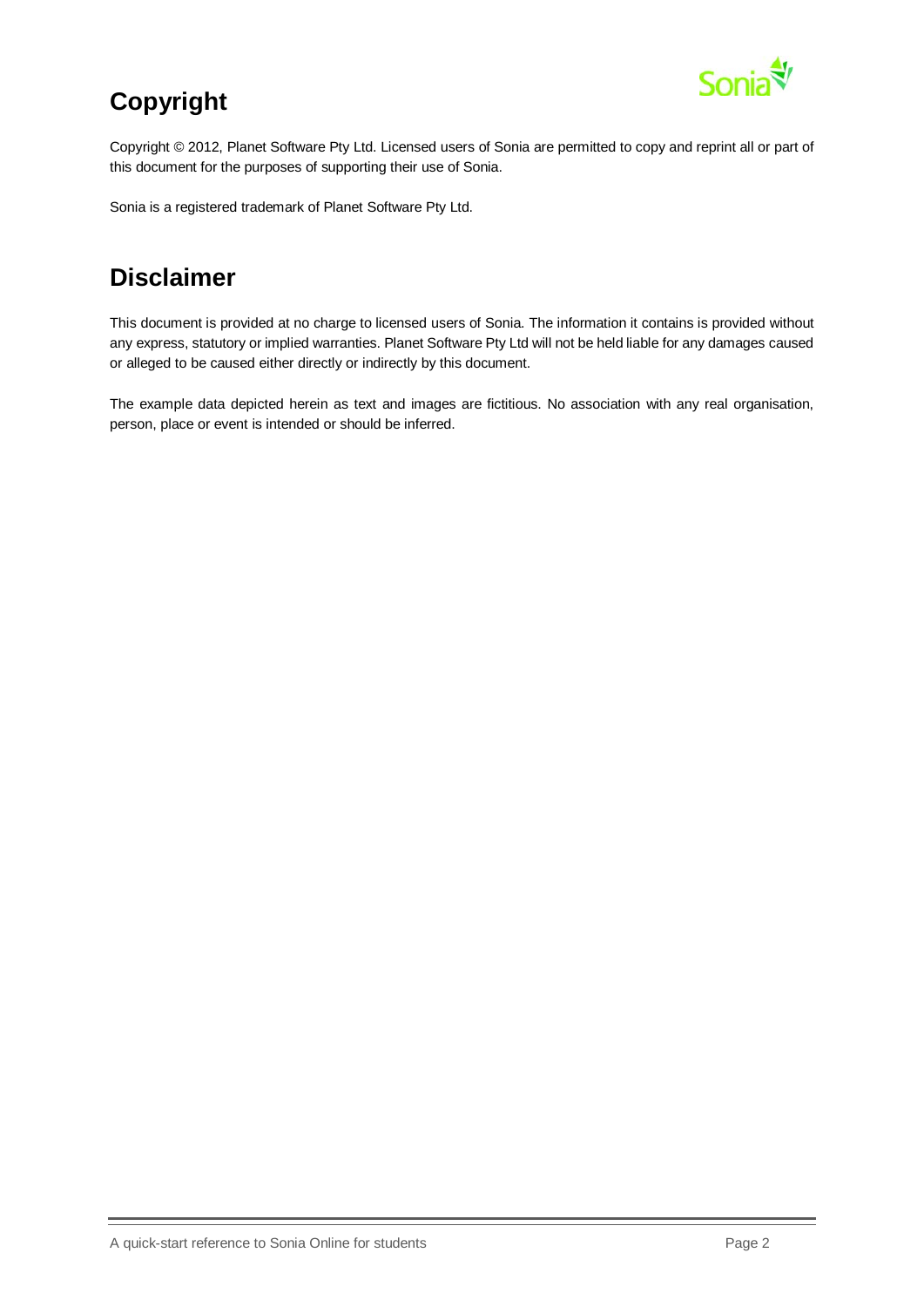

## **Contents**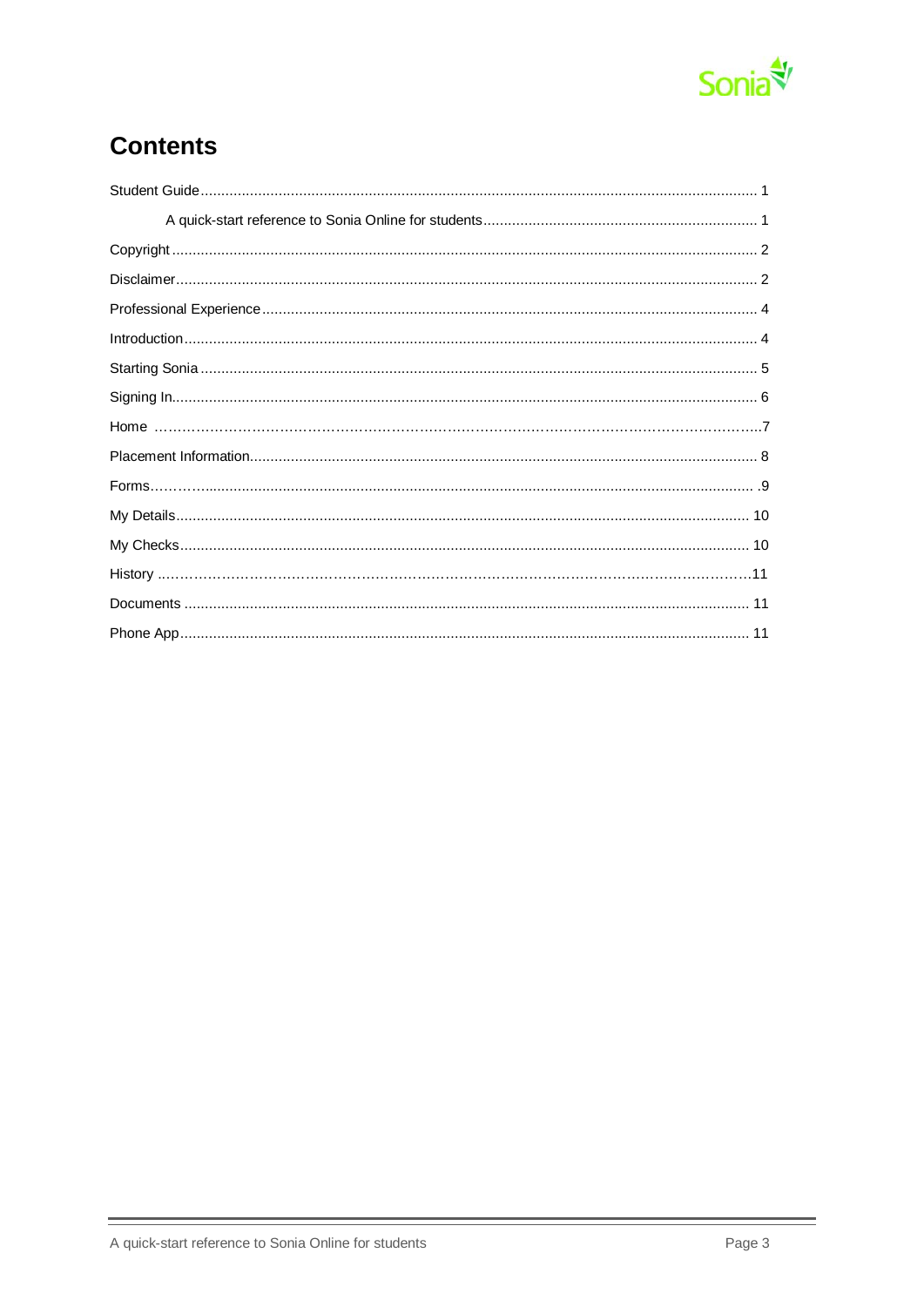

## <span id="page-3-0"></span>**Professional Experience**

Professional Experience is one of the strengths of the Curtin Education degrees. Each student is placed in different settings (Primary and Secondary schools and early learning centres) for their professional experience placements. This ensures all pre-service teachers have a wide a range of learning experiences in a variety of settings. Students may be placed in State, Catholic or Independent schools. Students are not permitted to be placed in schools where family members are on staff or attending as pupils or their place of employment.

Before students can undertake a professional experience placement in a school, they must have

- a good academic record
- the required police clearance (criminal history record check)
- **a** Working with Children Clearance
- **a** signed Code of Conduct agreement
- **Insurance Form**

No placement will be provided until all documents have been received.

#### <span id="page-3-1"></span>**Introduction**

This guide is provided for students who are using Sonia as part of the administration of professional experience placements.

Every faculty/school using Sonia has its own business processes, rules and terminology. This guide uses default Sonia terminology and covers parts of Sonia that may not be used in your circumstance.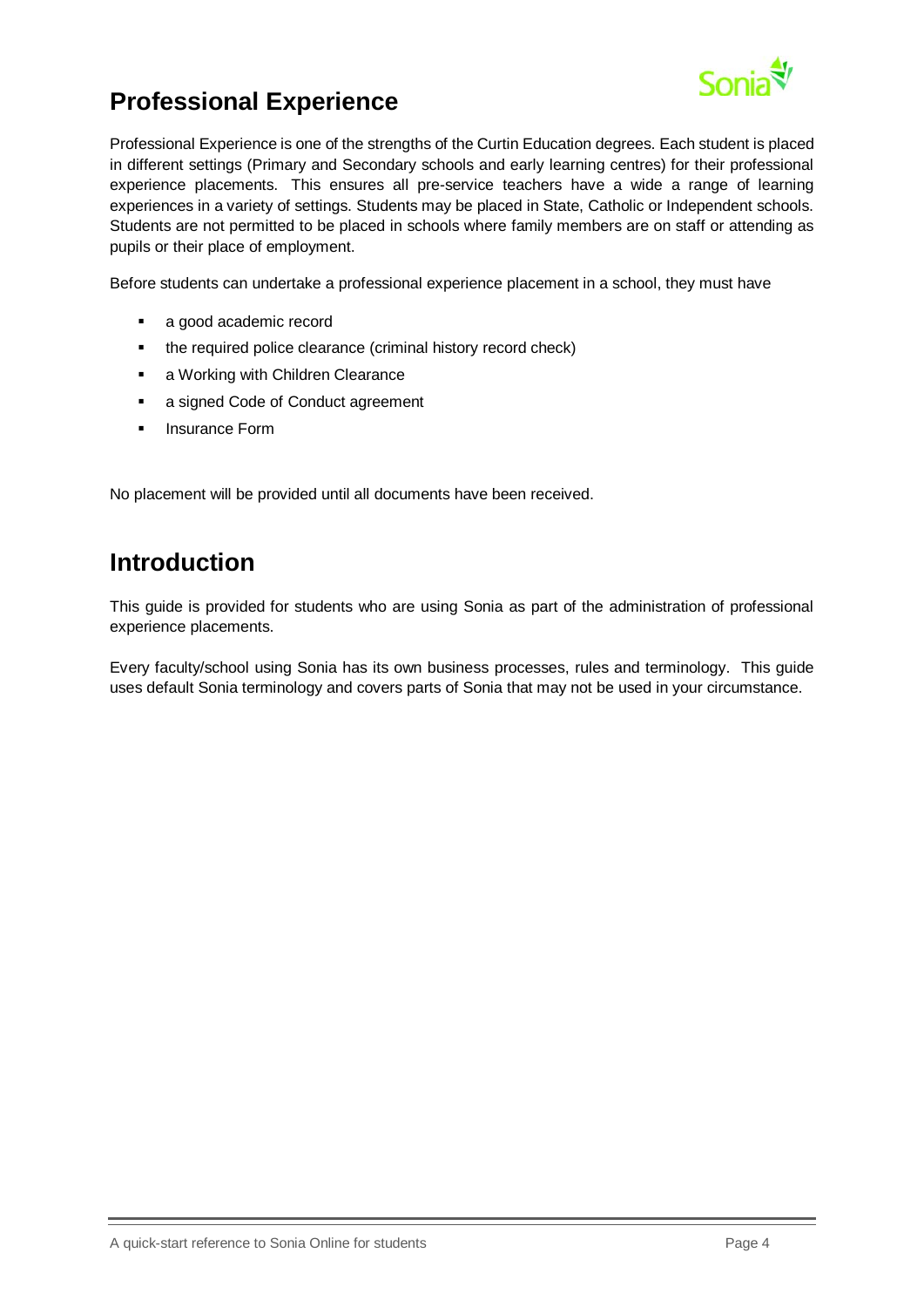

## <span id="page-4-0"></span>**Starting Sonia**

To use Sonia you will need a web browser. Your Sonia link is through the School of Education Professional Experience home page <http://humanities.curtin.edu.au/schools/edu/prof-exp/> Click on **Sonia log on**.

To continue into Sonia, you will need to click on Education (highlighted in red) to see information that pertains to your school and course.

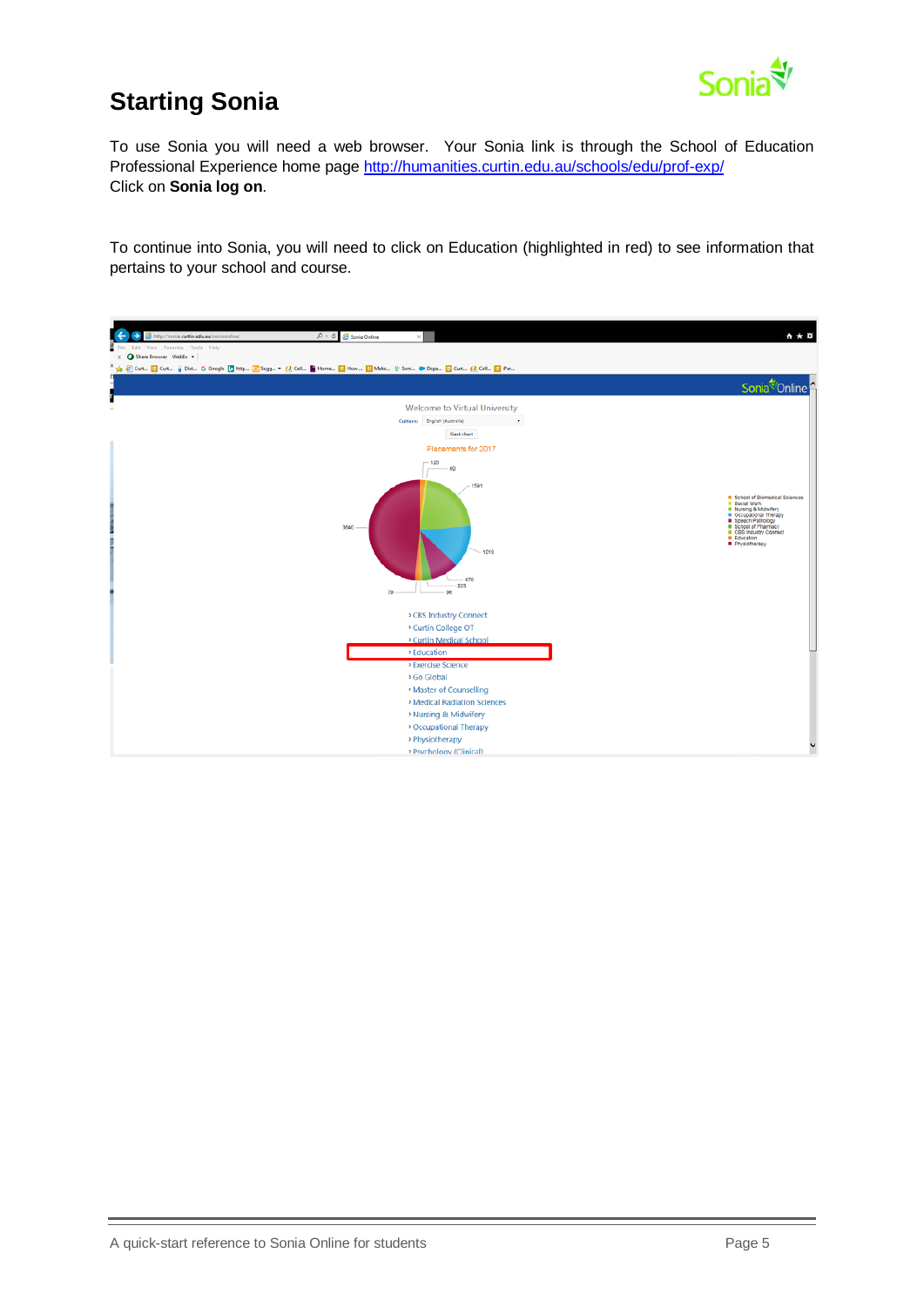

## <span id="page-5-0"></span>**Signing In**

When first entering Sonia Online you will have to enter your university user name and password (As per the log on screenshot shown below). Make sure that your "Role" is set to Student.

Your username and password will be the same as the one you use to access all other university web sites and facilities.

**Username: OASIS Student Number Password: OASIS Password**

| $\overline{\phantom{0}}$<br>http://sonia.curtin.edu.au/SoniaOnline/School.aspx                                                                                                                                                                                                                                                                                                                                             | $D - C$<br>Curtin University Australia | Sonia Online                |  |                     | *** |
|----------------------------------------------------------------------------------------------------------------------------------------------------------------------------------------------------------------------------------------------------------------------------------------------------------------------------------------------------------------------------------------------------------------------------|----------------------------------------|-----------------------------|--|---------------------|-----|
| File Edit View Favorites Tools Help                                                                                                                                                                                                                                                                                                                                                                                        |                                        |                             |  |                     |     |
| $\times$ <b>Q</b> Share Browser WebEx $\times$                                                                                                                                                                                                                                                                                                                                                                             |                                        |                             |  |                     |     |
| dy Ed Curtin University Australia, C. Google J. Distance Education and O. By Mtachinealine microsoft (ED Supported Star y C) CollORate Home. B Home Library and Num. C Footy Timping , 2016 MRL                                                                                                                                                                                                                            |                                        |                             |  |                     |     |
|                                                                                                                                                                                                                                                                                                                                                                                                                            |                                        |                             |  |                     |     |
| Role: Student<br>v Username:                                                                                                                                                                                                                                                                                                                                                                                               | Password:                              | Forgot password?<br>Sign In |  | English (Australia) |     |
| <b>School of Education</b>                                                                                                                                                                                                                                                                                                                                                                                                 |                                        |                             |  |                     |     |
| <b>Professional Experience</b>                                                                                                                                                                                                                                                                                                                                                                                             |                                        |                             |  |                     |     |
| Professional Experience is one of the strengths of the Curtin Education degrees. Each student is placed in different settings [school / early learning centres for their professional experience placement, in order to be exp<br>possible. Students may be placed in State, Catholic or Independent schools. Students are not permitted to be placed in schools where family members are on staff or attending as pupils. |                                        |                             |  |                     |     |
| Before students can undertake a professional experience placement in a school, they must have                                                                                                                                                                                                                                                                                                                              |                                        |                             |  |                     |     |
| - a good academic record                                                                                                                                                                                                                                                                                                                                                                                                   |                                        |                             |  |                     |     |
| . the required police clearance (criminal history record check)                                                                                                                                                                                                                                                                                                                                                            |                                        |                             |  |                     |     |
| - a Working with Children Clearance                                                                                                                                                                                                                                                                                                                                                                                        |                                        |                             |  |                     |     |
| - a signed Code of Conduct agreement<br>- Insurance Form                                                                                                                                                                                                                                                                                                                                                                   |                                        |                             |  |                     |     |
|                                                                                                                                                                                                                                                                                                                                                                                                                            |                                        |                             |  |                     |     |
| No placement will be provided until all documents have been received.                                                                                                                                                                                                                                                                                                                                                      |                                        |                             |  |                     |     |
|                                                                                                                                                                                                                                                                                                                                                                                                                            |                                        |                             |  |                     |     |
|                                                                                                                                                                                                                                                                                                                                                                                                                            |                                        |                             |  |                     |     |
|                                                                                                                                                                                                                                                                                                                                                                                                                            |                                        |                             |  |                     |     |
|                                                                                                                                                                                                                                                                                                                                                                                                                            |                                        |                             |  |                     |     |
|                                                                                                                                                                                                                                                                                                                                                                                                                            |                                        |                             |  |                     |     |
|                                                                                                                                                                                                                                                                                                                                                                                                                            |                                        |                             |  |                     |     |
|                                                                                                                                                                                                                                                                                                                                                                                                                            |                                        |                             |  |                     |     |
|                                                                                                                                                                                                                                                                                                                                                                                                                            |                                        |                             |  |                     |     |

Once you have successfully signed in, the band will be replaced with a menu with Home, Placements, Forms, My Details, Checks, History, Documents and Calendar.

<span id="page-5-1"></span>

| http://soniav3app01.staff.ad.curtin.edu.au/SoniaOnline/School.aspx<br>$D - C$<br>Sonia - Education<br>Sonia - Education                                                                                                                                                                                                                                                                                                                                          |   |   | * * *                                                     |
|------------------------------------------------------------------------------------------------------------------------------------------------------------------------------------------------------------------------------------------------------------------------------------------------------------------------------------------------------------------------------------------------------------------------------------------------------------------|---|---|-----------------------------------------------------------|
| View Favorites Tools Help<br>Edit<br>File:                                                                                                                                                                                                                                                                                                                                                                                                                       |   |   |                                                           |
| $\times$ Q Share Browser WebEx =<br>L. El Curt El Curt Dist C. Google ITI Mto Sugg v  ( J. Cell IN Home El How El Make  ( Soni ID Curt C. Cell El Zer.                                                                                                                                                                                                                                                                                                           |   |   |                                                           |
|                                                                                                                                                                                                                                                                                                                                                                                                                                                                  |   |   | Sonia <sup>₹</sup> Online                                 |
| My Details Checks History Documents Calendar<br>Placements<br>Forms<br>Home                                                                                                                                                                                                                                                                                                                                                                                      | 舂 | E | Adams, Rachel                                             |
| Welcome Adams, Rachel                                                                                                                                                                                                                                                                                                                                                                                                                                            |   |   |                                                           |
| <b>School of Education</b>                                                                                                                                                                                                                                                                                                                                                                                                                                       |   |   |                                                           |
| <b>Professional Experience</b>                                                                                                                                                                                                                                                                                                                                                                                                                                   |   |   |                                                           |
| Professional Experience is one of the strengths of the Curtin Education degrees. Each student is placed in different settings (Primary and Secondary schools and early learning centres) for their professional experience pla<br>wide a range of learning experiences in a variety of settings. Students may be placed in State. Catholic or Independent schools. Students are not permitted to be placed in schools. Where family members are on staff or atte |   |   |                                                           |
| Before students can undertake a professional experience placement in a school, they must have:                                                                                                                                                                                                                                                                                                                                                                   |   |   |                                                           |
| · a good academic record                                                                                                                                                                                                                                                                                                                                                                                                                                         |   |   |                                                           |
| - the required police clearance (criminal history record check)                                                                                                                                                                                                                                                                                                                                                                                                  |   |   |                                                           |
| - a Working with Children Clearance                                                                                                                                                                                                                                                                                                                                                                                                                              |   |   |                                                           |
| - a signed Code of Conduct agreement<br>- Insurance Form                                                                                                                                                                                                                                                                                                                                                                                                         |   |   |                                                           |
|                                                                                                                                                                                                                                                                                                                                                                                                                                                                  |   |   |                                                           |
| No placement will be provided until all documents have been received.                                                                                                                                                                                                                                                                                                                                                                                            |   |   |                                                           |
|                                                                                                                                                                                                                                                                                                                                                                                                                                                                  |   |   |                                                           |
|                                                                                                                                                                                                                                                                                                                                                                                                                                                                  |   |   |                                                           |
|                                                                                                                                                                                                                                                                                                                                                                                                                                                                  |   |   |                                                           |
|                                                                                                                                                                                                                                                                                                                                                                                                                                                                  |   |   |                                                           |
|                                                                                                                                                                                                                                                                                                                                                                                                                                                                  |   |   |                                                           |
|                                                                                                                                                                                                                                                                                                                                                                                                                                                                  |   |   |                                                           |
|                                                                                                                                                                                                                                                                                                                                                                                                                                                                  |   |   |                                                           |
|                                                                                                                                                                                                                                                                                                                                                                                                                                                                  |   |   |                                                           |
|                                                                                                                                                                                                                                                                                                                                                                                                                                                                  |   |   |                                                           |
|                                                                                                                                                                                                                                                                                                                                                                                                                                                                  |   |   |                                                           |
|                                                                                                                                                                                                                                                                                                                                                                                                                                                                  |   |   |                                                           |
|                                                                                                                                                                                                                                                                                                                                                                                                                                                                  |   |   | C 2008-2015 Planet Software Pty Ltd. All rights reserved. |
|                                                                                                                                                                                                                                                                                                                                                                                                                                                                  |   |   |                                                           |

C 2008-2015 Planet Sole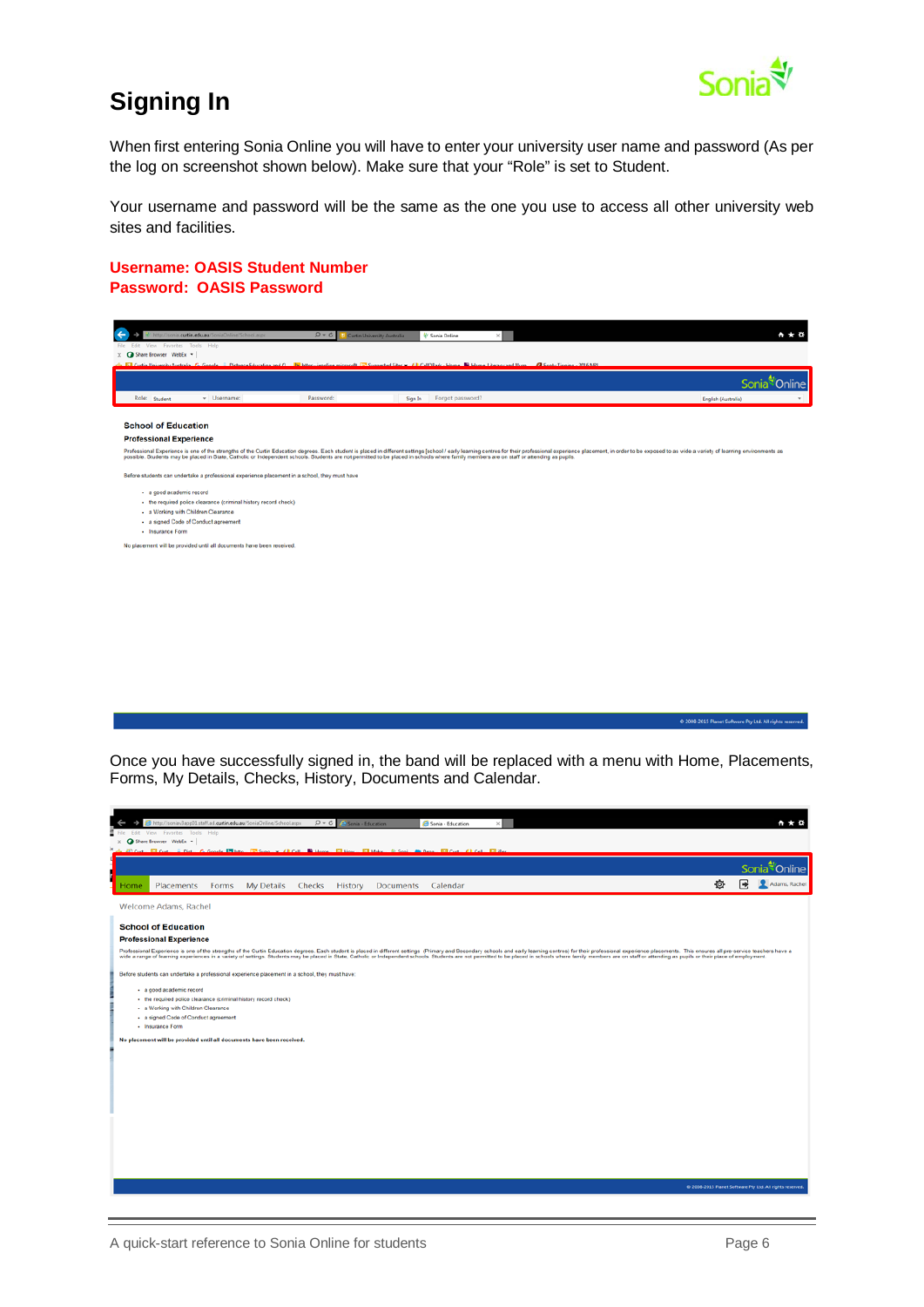

C 2008-2015 Planet Software Pty Ltd. All rights reserved.

#### **Home**

| http://sonia.curtin.edu.au/SoniaOnline/School.aspx<br>Curtin University, Western Aus G Sonia - Education<br>$D - C$                                                                                                                                                                                                                                                                                                                                              |                                         |
|------------------------------------------------------------------------------------------------------------------------------------------------------------------------------------------------------------------------------------------------------------------------------------------------------------------------------------------------------------------------------------------------------------------------------------------------------------------|-----------------------------------------|
| X Ch Share Browser WebEx =                                                                                                                                                                                                                                                                                                                                                                                                                                       |                                         |
| es and Curt ij Dist G Google [5] http in Sugg ▼ (2) Cell in Home [5] How  [5] Make @ Depa in Decl (2) iPer co AFL  @ Lear @ AFLZ  \$' Soni                                                                                                                                                                                                                                                                                                                       |                                         |
|                                                                                                                                                                                                                                                                                                                                                                                                                                                                  | Sonia Online                            |
| My Details Checks<br>Placements<br>History<br><b>Documents</b><br>Calendar<br>Forms<br>Home                                                                                                                                                                                                                                                                                                                                                                      | Anderson Courtney <b>AM</b><br>∣⇒<br>∙⊗ |
| Welcome Anderson, Courtney                                                                                                                                                                                                                                                                                                                                                                                                                                       |                                         |
| <b>School of Education</b>                                                                                                                                                                                                                                                                                                                                                                                                                                       |                                         |
| <b>Professional Experience</b>                                                                                                                                                                                                                                                                                                                                                                                                                                   |                                         |
| Professional Experience is one of the strengths of the Curtin Education degrees. Each student is placed in different settings (Primary and Secondary schools and early learning centres) for their professional experience pla<br>wide a range of learning experiences in a variety of settings. Students may be placed in State. Catholic or Independent schools. Students are not permitted to be placed in schools where family members are on staff or atten |                                         |
| Before students can undertake a professional experience placement in a school, they must have:                                                                                                                                                                                                                                                                                                                                                                   |                                         |
| · a good academic record                                                                                                                                                                                                                                                                                                                                                                                                                                         |                                         |
| - the required police clearance (criminal history record check)<br>- a Working with Children Clearance                                                                                                                                                                                                                                                                                                                                                           |                                         |
| · a signed Code of Conduct agreement                                                                                                                                                                                                                                                                                                                                                                                                                             |                                         |
| · Insurance Form                                                                                                                                                                                                                                                                                                                                                                                                                                                 |                                         |
| No placement will be provided until all documents have been received.                                                                                                                                                                                                                                                                                                                                                                                            |                                         |
|                                                                                                                                                                                                                                                                                                                                                                                                                                                                  |                                         |
|                                                                                                                                                                                                                                                                                                                                                                                                                                                                  |                                         |
|                                                                                                                                                                                                                                                                                                                                                                                                                                                                  |                                         |
|                                                                                                                                                                                                                                                                                                                                                                                                                                                                  |                                         |
|                                                                                                                                                                                                                                                                                                                                                                                                                                                                  |                                         |
|                                                                                                                                                                                                                                                                                                                                                                                                                                                                  |                                         |
|                                                                                                                                                                                                                                                                                                                                                                                                                                                                  |                                         |
|                                                                                                                                                                                                                                                                                                                                                                                                                                                                  |                                         |

The "Home" screen Welcome.

<span id="page-6-0"></span>To the right of the menu bar is your name. You can sign out of Sonia by clicking the arrow on the right of your name.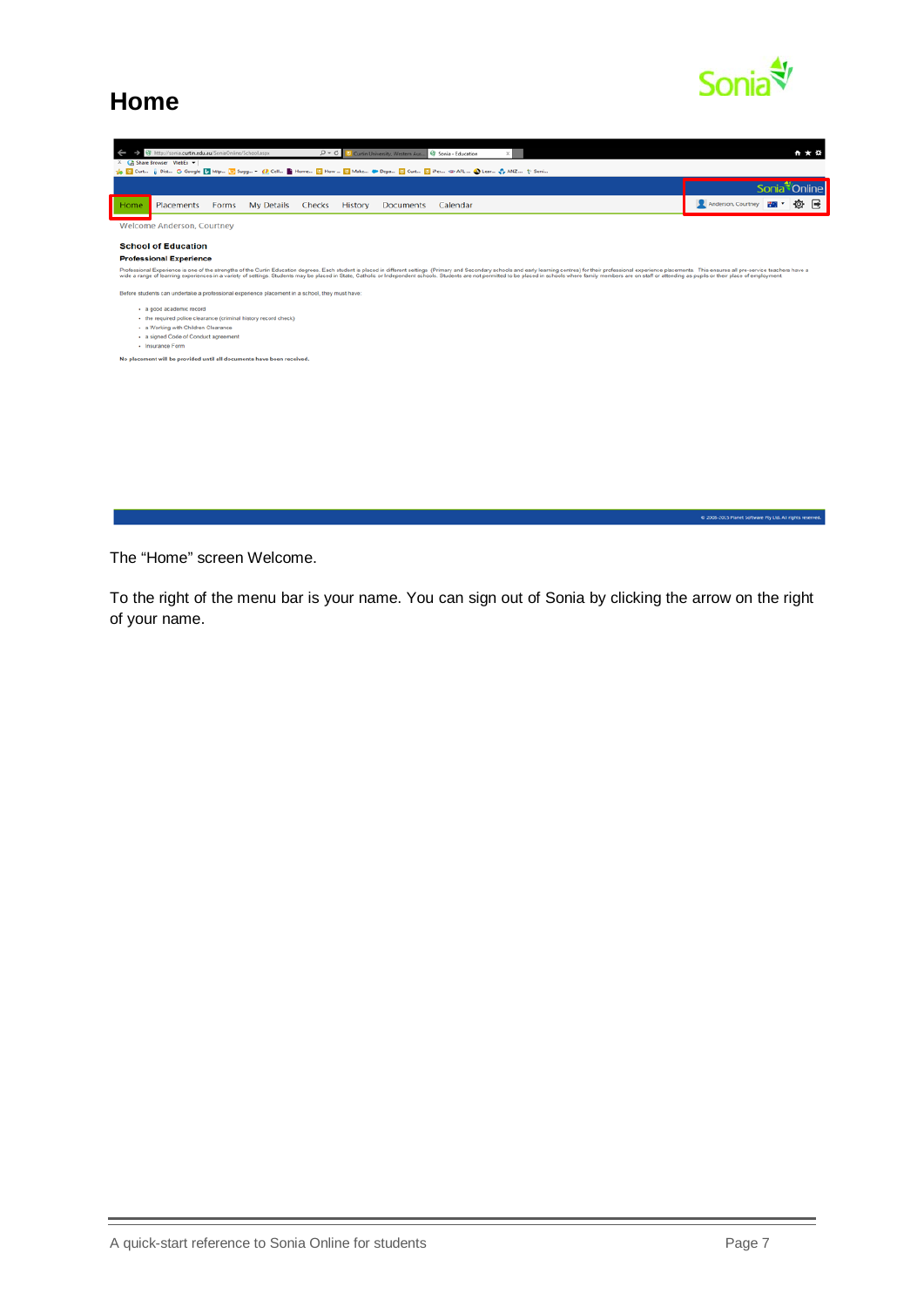

## **Placement Information**

The **Placement** screen that you will see shows some general details of the placement. When you click on **Details** on the right of the screen you will be able to see more information about your placement. A new screen with your placement details will appear which will include a warning about any outstanding checks and general information about the placement. There may be notes, documents and links to other web sites that you need to consider, so review the information on this page carefully.

| Cutin University Australia G Google ( Ustance Education and O De https--ieonline.microsoft ( a suggested Sites . ( 2 CellOPark - Home Literacy and Num 2 Footy Tipping - 2016 NRL,<br>Sonia <sup>₹</sup> Online<br>Ashley Griffiths<br>尊<br>My Details<br>Checks<br>History<br>Home<br>Placements<br>Forms<br>Documents<br>Calendar<br>April 2016<br>$_{\rm H}$<br>$-4$<br>Q <sub></sub> Detail<br><b>Bachelor of Education (Primary) - Internship</b><br>$\sf S$<br>м<br>т.<br>w<br>$\mathsf T$<br>s<br>F<br>Kensington Primary School   20/07/2015 - 25/09/2015<br>$\overline{2}$<br>$\overline{3}$<br>1<br>$\Delta$<br>6<br>$\overline{x}$<br>$\bar{a}$<br>$\mathbf{9}$<br>$10$<br>$\sim$<br>$11\,$<br>$12\,$<br>13<br>$14\,$<br>$15\,$<br>$16\,$<br>$17\,$<br>$24$<br>$18\,$<br>19<br>$20$<br>$2\mathbf{1}$<br>22<br>23<br>25<br>$26$ $27$<br>28<br>29 30<br>7 2008-2015 Planet Software Pty Ltd. All rights res<br><b>Placement details</b><br>← ★ 章<br>tuttast curtin edu.au So<br>(P = C Curtin University Australia Conta Online<br>Sania Online<br>Sonia Online<br>Tools Help<br>$\times$ Q Share Browser WebEx $\sim$<br>La Curtin University Australia G Google Unitance Education and O b https-ieconine.microsoft a Suggested Stes . ( ) CellOPark - Home B Home Literacy and Num O Footy Tipping - 2016 NRL,<br>Sonia <sup>t</sup> /Online<br>Ashley Griffiths<br>壺<br>Placements<br>Home<br>My Details<br>Checks History Documents Calendar<br>Forms<br>Bachelor of Education (Primary) - Internship<br>Q Details<br>Area: Primary<br>Expected Duration: 50.00 Days<br>Q Google<br>Kensington Primary School<br>Address: 73 Banksia Terrace   KENSINGTON, 6151   Get directions<br>Phone 1: 6436 8448 |
|----------------------------------------------------------------------------------------------------------------------------------------------------------------------------------------------------------------------------------------------------------------------------------------------------------------------------------------------------------------------------------------------------------------------------------------------------------------------------------------------------------------------------------------------------------------------------------------------------------------------------------------------------------------------------------------------------------------------------------------------------------------------------------------------------------------------------------------------------------------------------------------------------------------------------------------------------------------------------------------------------------------------------------------------------------------------------------------------------------------------------------------------------------------------------------------------------------------------------------------------------------------------------------------------------------------------------------------------------------------------------------------------------------------------------------------------------------------------------------------------------------------------------------------------------------------------------------------------------------------------------------------------------------------------------------------------------------------------|
|                                                                                                                                                                                                                                                                                                                                                                                                                                                                                                                                                                                                                                                                                                                                                                                                                                                                                                                                                                                                                                                                                                                                                                                                                                                                                                                                                                                                                                                                                                                                                                                                                                                                                                                      |
|                                                                                                                                                                                                                                                                                                                                                                                                                                                                                                                                                                                                                                                                                                                                                                                                                                                                                                                                                                                                                                                                                                                                                                                                                                                                                                                                                                                                                                                                                                                                                                                                                                                                                                                      |
|                                                                                                                                                                                                                                                                                                                                                                                                                                                                                                                                                                                                                                                                                                                                                                                                                                                                                                                                                                                                                                                                                                                                                                                                                                                                                                                                                                                                                                                                                                                                                                                                                                                                                                                      |
|                                                                                                                                                                                                                                                                                                                                                                                                                                                                                                                                                                                                                                                                                                                                                                                                                                                                                                                                                                                                                                                                                                                                                                                                                                                                                                                                                                                                                                                                                                                                                                                                                                                                                                                      |
|                                                                                                                                                                                                                                                                                                                                                                                                                                                                                                                                                                                                                                                                                                                                                                                                                                                                                                                                                                                                                                                                                                                                                                                                                                                                                                                                                                                                                                                                                                                                                                                                                                                                                                                      |
|                                                                                                                                                                                                                                                                                                                                                                                                                                                                                                                                                                                                                                                                                                                                                                                                                                                                                                                                                                                                                                                                                                                                                                                                                                                                                                                                                                                                                                                                                                                                                                                                                                                                                                                      |
|                                                                                                                                                                                                                                                                                                                                                                                                                                                                                                                                                                                                                                                                                                                                                                                                                                                                                                                                                                                                                                                                                                                                                                                                                                                                                                                                                                                                                                                                                                                                                                                                                                                                                                                      |
|                                                                                                                                                                                                                                                                                                                                                                                                                                                                                                                                                                                                                                                                                                                                                                                                                                                                                                                                                                                                                                                                                                                                                                                                                                                                                                                                                                                                                                                                                                                                                                                                                                                                                                                      |
|                                                                                                                                                                                                                                                                                                                                                                                                                                                                                                                                                                                                                                                                                                                                                                                                                                                                                                                                                                                                                                                                                                                                                                                                                                                                                                                                                                                                                                                                                                                                                                                                                                                                                                                      |
|                                                                                                                                                                                                                                                                                                                                                                                                                                                                                                                                                                                                                                                                                                                                                                                                                                                                                                                                                                                                                                                                                                                                                                                                                                                                                                                                                                                                                                                                                                                                                                                                                                                                                                                      |
|                                                                                                                                                                                                                                                                                                                                                                                                                                                                                                                                                                                                                                                                                                                                                                                                                                                                                                                                                                                                                                                                                                                                                                                                                                                                                                                                                                                                                                                                                                                                                                                                                                                                                                                      |
|                                                                                                                                                                                                                                                                                                                                                                                                                                                                                                                                                                                                                                                                                                                                                                                                                                                                                                                                                                                                                                                                                                                                                                                                                                                                                                                                                                                                                                                                                                                                                                                                                                                                                                                      |
|                                                                                                                                                                                                                                                                                                                                                                                                                                                                                                                                                                                                                                                                                                                                                                                                                                                                                                                                                                                                                                                                                                                                                                                                                                                                                                                                                                                                                                                                                                                                                                                                                                                                                                                      |
|                                                                                                                                                                                                                                                                                                                                                                                                                                                                                                                                                                                                                                                                                                                                                                                                                                                                                                                                                                                                                                                                                                                                                                                                                                                                                                                                                                                                                                                                                                                                                                                                                                                                                                                      |
|                                                                                                                                                                                                                                                                                                                                                                                                                                                                                                                                                                                                                                                                                                                                                                                                                                                                                                                                                                                                                                                                                                                                                                                                                                                                                                                                                                                                                                                                                                                                                                                                                                                                                                                      |
|                                                                                                                                                                                                                                                                                                                                                                                                                                                                                                                                                                                                                                                                                                                                                                                                                                                                                                                                                                                                                                                                                                                                                                                                                                                                                                                                                                                                                                                                                                                                                                                                                                                                                                                      |
|                                                                                                                                                                                                                                                                                                                                                                                                                                                                                                                                                                                                                                                                                                                                                                                                                                                                                                                                                                                                                                                                                                                                                                                                                                                                                                                                                                                                                                                                                                                                                                                                                                                                                                                      |
|                                                                                                                                                                                                                                                                                                                                                                                                                                                                                                                                                                                                                                                                                                                                                                                                                                                                                                                                                                                                                                                                                                                                                                                                                                                                                                                                                                                                                                                                                                                                                                                                                                                                                                                      |
|                                                                                                                                                                                                                                                                                                                                                                                                                                                                                                                                                                                                                                                                                                                                                                                                                                                                                                                                                                                                                                                                                                                                                                                                                                                                                                                                                                                                                                                                                                                                                                                                                                                                                                                      |
|                                                                                                                                                                                                                                                                                                                                                                                                                                                                                                                                                                                                                                                                                                                                                                                                                                                                                                                                                                                                                                                                                                                                                                                                                                                                                                                                                                                                                                                                                                                                                                                                                                                                                                                      |
|                                                                                                                                                                                                                                                                                                                                                                                                                                                                                                                                                                                                                                                                                                                                                                                                                                                                                                                                                                                                                                                                                                                                                                                                                                                                                                                                                                                                                                                                                                                                                                                                                                                                                                                      |
|                                                                                                                                                                                                                                                                                                                                                                                                                                                                                                                                                                                                                                                                                                                                                                                                                                                                                                                                                                                                                                                                                                                                                                                                                                                                                                                                                                                                                                                                                                                                                                                                                                                                                                                      |
|                                                                                                                                                                                                                                                                                                                                                                                                                                                                                                                                                                                                                                                                                                                                                                                                                                                                                                                                                                                                                                                                                                                                                                                                                                                                                                                                                                                                                                                                                                                                                                                                                                                                                                                      |
|                                                                                                                                                                                                                                                                                                                                                                                                                                                                                                                                                                                                                                                                                                                                                                                                                                                                                                                                                                                                                                                                                                                                                                                                                                                                                                                                                                                                                                                                                                                                                                                                                                                                                                                      |
|                                                                                                                                                                                                                                                                                                                                                                                                                                                                                                                                                                                                                                                                                                                                                                                                                                                                                                                                                                                                                                                                                                                                                                                                                                                                                                                                                                                                                                                                                                                                                                                                                                                                                                                      |
|                                                                                                                                                                                                                                                                                                                                                                                                                                                                                                                                                                                                                                                                                                                                                                                                                                                                                                                                                                                                                                                                                                                                                                                                                                                                                                                                                                                                                                                                                                                                                                                                                                                                                                                      |
|                                                                                                                                                                                                                                                                                                                                                                                                                                                                                                                                                                                                                                                                                                                                                                                                                                                                                                                                                                                                                                                                                                                                                                                                                                                                                                                                                                                                                                                                                                                                                                                                                                                                                                                      |
|                                                                                                                                                                                                                                                                                                                                                                                                                                                                                                                                                                                                                                                                                                                                                                                                                                                                                                                                                                                                                                                                                                                                                                                                                                                                                                                                                                                                                                                                                                                                                                                                                                                                                                                      |
|                                                                                                                                                                                                                                                                                                                                                                                                                                                                                                                                                                                                                                                                                                                                                                                                                                                                                                                                                                                                                                                                                                                                                                                                                                                                                                                                                                                                                                                                                                                                                                                                                                                                                                                      |
|                                                                                                                                                                                                                                                                                                                                                                                                                                                                                                                                                                                                                                                                                                                                                                                                                                                                                                                                                                                                                                                                                                                                                                                                                                                                                                                                                                                                                                                                                                                                                                                                                                                                                                                      |
|                                                                                                                                                                                                                                                                                                                                                                                                                                                                                                                                                                                                                                                                                                                                                                                                                                                                                                                                                                                                                                                                                                                                                                                                                                                                                                                                                                                                                                                                                                                                                                                                                                                                                                                      |
|                                                                                                                                                                                                                                                                                                                                                                                                                                                                                                                                                                                                                                                                                                                                                                                                                                                                                                                                                                                                                                                                                                                                                                                                                                                                                                                                                                                                                                                                                                                                                                                                                                                                                                                      |
|                                                                                                                                                                                                                                                                                                                                                                                                                                                                                                                                                                                                                                                                                                                                                                                                                                                                                                                                                                                                                                                                                                                                                                                                                                                                                                                                                                                                                                                                                                                                                                                                                                                                                                                      |
|                                                                                                                                                                                                                                                                                                                                                                                                                                                                                                                                                                                                                                                                                                                                                                                                                                                                                                                                                                                                                                                                                                                                                                                                                                                                                                                                                                                                                                                                                                                                                                                                                                                                                                                      |
|                                                                                                                                                                                                                                                                                                                                                                                                                                                                                                                                                                                                                                                                                                                                                                                                                                                                                                                                                                                                                                                                                                                                                                                                                                                                                                                                                                                                                                                                                                                                                                                                                                                                                                                      |
|                                                                                                                                                                                                                                                                                                                                                                                                                                                                                                                                                                                                                                                                                                                                                                                                                                                                                                                                                                                                                                                                                                                                                                                                                                                                                                                                                                                                                                                                                                                                                                                                                                                                                                                      |
|                                                                                                                                                                                                                                                                                                                                                                                                                                                                                                                                                                                                                                                                                                                                                                                                                                                                                                                                                                                                                                                                                                                                                                                                                                                                                                                                                                                                                                                                                                                                                                                                                                                                                                                      |
|                                                                                                                                                                                                                                                                                                                                                                                                                                                                                                                                                                                                                                                                                                                                                                                                                                                                                                                                                                                                                                                                                                                                                                                                                                                                                                                                                                                                                                                                                                                                                                                                                                                                                                                      |
|                                                                                                                                                                                                                                                                                                                                                                                                                                                                                                                                                                                                                                                                                                                                                                                                                                                                                                                                                                                                                                                                                                                                                                                                                                                                                                                                                                                                                                                                                                                                                                                                                                                                                                                      |
|                                                                                                                                                                                                                                                                                                                                                                                                                                                                                                                                                                                                                                                                                                                                                                                                                                                                                                                                                                                                                                                                                                                                                                                                                                                                                                                                                                                                                                                                                                                                                                                                                                                                                                                      |
|                                                                                                                                                                                                                                                                                                                                                                                                                                                                                                                                                                                                                                                                                                                                                                                                                                                                                                                                                                                                                                                                                                                                                                                                                                                                                                                                                                                                                                                                                                                                                                                                                                                                                                                      |
|                                                                                                                                                                                                                                                                                                                                                                                                                                                                                                                                                                                                                                                                                                                                                                                                                                                                                                                                                                                                                                                                                                                                                                                                                                                                                                                                                                                                                                                                                                                                                                                                                                                                                                                      |
|                                                                                                                                                                                                                                                                                                                                                                                                                                                                                                                                                                                                                                                                                                                                                                                                                                                                                                                                                                                                                                                                                                                                                                                                                                                                                                                                                                                                                                                                                                                                                                                                                                                                                                                      |
|                                                                                                                                                                                                                                                                                                                                                                                                                                                                                                                                                                                                                                                                                                                                                                                                                                                                                                                                                                                                                                                                                                                                                                                                                                                                                                                                                                                                                                                                                                                                                                                                                                                                                                                      |
|                                                                                                                                                                                                                                                                                                                                                                                                                                                                                                                                                                                                                                                                                                                                                                                                                                                                                                                                                                                                                                                                                                                                                                                                                                                                                                                                                                                                                                                                                                                                                                                                                                                                                                                      |
|                                                                                                                                                                                                                                                                                                                                                                                                                                                                                                                                                                                                                                                                                                                                                                                                                                                                                                                                                                                                                                                                                                                                                                                                                                                                                                                                                                                                                                                                                                                                                                                                                                                                                                                      |
|                                                                                                                                                                                                                                                                                                                                                                                                                                                                                                                                                                                                                                                                                                                                                                                                                                                                                                                                                                                                                                                                                                                                                                                                                                                                                                                                                                                                                                                                                                                                                                                                                                                                                                                      |
| Website: http://www.kensingtonps.det.wa.edu.au                                                                                                                                                                                                                                                                                                                                                                                                                                                                                                                                                                                                                                                                                                                                                                                                                                                                                                                                                                                                                                                                                                                                                                                                                                                                                                                                                                                                                                                                                                                                                                                                                                                                       |
|                                                                                                                                                                                                                                                                                                                                                                                                                                                                                                                                                                                                                                                                                                                                                                                                                                                                                                                                                                                                                                                                                                                                                                                                                                                                                                                                                                                                                                                                                                                                                                                                                                                                                                                      |
| School Type:                                                                                                                                                                                                                                                                                                                                                                                                                                                                                                                                                                                                                                                                                                                                                                                                                                                                                                                                                                                                                                                                                                                                                                                                                                                                                                                                                                                                                                                                                                                                                                                                                                                                                                         |
| Government                                                                                                                                                                                                                                                                                                                                                                                                                                                                                                                                                                                                                                                                                                                                                                                                                                                                                                                                                                                                                                                                                                                                                                                                                                                                                                                                                                                                                                                                                                                                                                                                                                                                                                           |
|                                                                                                                                                                                                                                                                                                                                                                                                                                                                                                                                                                                                                                                                                                                                                                                                                                                                                                                                                                                                                                                                                                                                                                                                                                                                                                                                                                                                                                                                                                                                                                                                                                                                                                                      |
|                                                                                                                                                                                                                                                                                                                                                                                                                                                                                                                                                                                                                                                                                                                                                                                                                                                                                                                                                                                                                                                                                                                                                                                                                                                                                                                                                                                                                                                                                                                                                                                                                                                                                                                      |
| School System:                                                                                                                                                                                                                                                                                                                                                                                                                                                                                                                                                                                                                                                                                                                                                                                                                                                                                                                                                                                                                                                                                                                                                                                                                                                                                                                                                                                                                                                                                                                                                                                                                                                                                                       |
| Pre-Primary/Primary                                                                                                                                                                                                                                                                                                                                                                                                                                                                                                                                                                                                                                                                                                                                                                                                                                                                                                                                                                                                                                                                                                                                                                                                                                                                                                                                                                                                                                                                                                                                                                                                                                                                                                  |
| School contacts:                                                                                                                                                                                                                                                                                                                                                                                                                                                                                                                                                                                                                                                                                                                                                                                                                                                                                                                                                                                                                                                                                                                                                                                                                                                                                                                                                                                                                                                                                                                                                                                                                                                                                                     |
|                                                                                                                                                                                                                                                                                                                                                                                                                                                                                                                                                                                                                                                                                                                                                                                                                                                                                                                                                                                                                                                                                                                                                                                                                                                                                                                                                                                                                                                                                                                                                                                                                                                                                                                      |
|                                                                                                                                                                                                                                                                                                                                                                                                                                                                                                                                                                                                                                                                                                                                                                                                                                                                                                                                                                                                                                                                                                                                                                                                                                                                                                                                                                                                                                                                                                                                                                                                                                                                                                                      |

cation: 50.00 Hours

& Area: Primary, Class: 5

**KK Rath**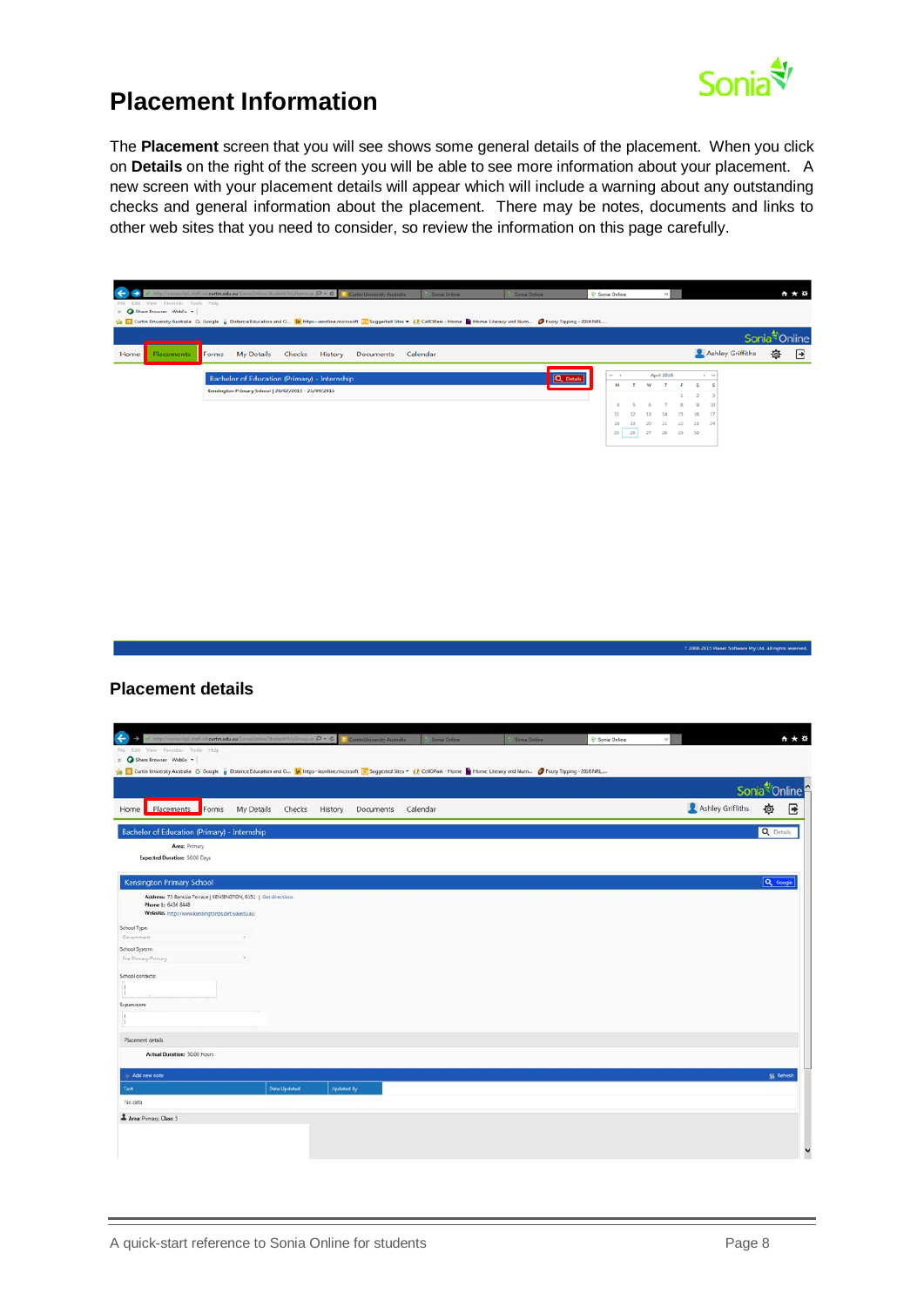

#### **[Forms](http://sonia.curtin.edu.au/soniaonline/student/myeforms.aspx)**

|                    |                                                                                                                          |                                                                                                                                                                     |                                      |      |                     |                             |                       | Sonia <sup>®</sup> Online |  |
|--------------------|--------------------------------------------------------------------------------------------------------------------------|---------------------------------------------------------------------------------------------------------------------------------------------------------------------|--------------------------------------|------|---------------------|-----------------------------|-----------------------|---------------------------|--|
| Placements<br>Home | Forms                                                                                                                    | My Details<br>Checks History                                                                                                                                        | Documents Calendar                   |      |                     |                             | Adcock Brent 20 + Q + |                           |  |
|                    | Form:                                                                                                                    | MTeach Professional Experience 1: Planning<br>$+$ Add                                                                                                               |                                      | Name | $\bullet$ Ascending | Filter Hipe completed forms |                       |                           |  |
|                    |                                                                                                                          | Assessment 3: Professional Studies and Evaluating Learning - Mentor                                                                                                 |                                      |      |                     |                             |                       |                           |  |
|                    | 3rd Year Mentor Assessment Form                                                                                          |                                                                                                                                                                     |                                      |      |                     |                             |                       |                           |  |
|                    | Category:<br><b>Placement Group:</b><br>School:<br>Date Added:<br>Date Updated:<br>Completed (Mine):<br>Completed (Alt): | Assessment Form<br>Professional Studies and Evaluating Learning<br>Ocean Grove Primary School<br>7/11/2017 1:32 PM<br>7/11/2017 1:32 PM<br>$0$ of $0$<br>$0$ of $2$ | New<br>ō<br>Form added on 7/11/2017  |      |                     |                             |                       |                           |  |
|                    |                                                                                                                          | Assessment 3: Professional Studies and Evaluating Learning - Supervisor                                                                                             |                                      |      |                     |                             |                       |                           |  |
|                    | 3rd Year Supervisor Assessment Form                                                                                      |                                                                                                                                                                     |                                      |      |                     |                             |                       |                           |  |
|                    | Category:<br><b>Placement Group:</b><br>School:<br>Date Added:<br>Date Updated:<br>Completed (Mine):<br>Completed (AID:  | Assessment Form<br>Professional Studies and Evaluating Learning<br>Ocean Grove Primary School<br>7/11/2017 1/05 PM<br>7/11/2017 1:05 PM<br>0.051<br>0 < 2           | New<br>÷.<br>Form added on 7/11/2017 |      |                     |                             |                       |                           |  |

If a form has been assigned to you, the name of the form will show on a blue horizontal bar. Click the red 'Edit' button at the right end of the blue bar to complete the form.

If the form has not specifically been assigned to you, but the field office said the form could be completed at any time, you can choose the form from the "Form Self Selection" dropdown and click 'Add'. It would then appear with the assigned forms.

| Home | Placements                                                                              | <b>Forms</b> | My Details | Checks | History | Documents Site Submission Calendar |                                       | Lana Byrd | 心 | R            |
|------|-----------------------------------------------------------------------------------------|--------------|------------|--------|---------|------------------------------------|---------------------------------------|-----------|---|--------------|
|      | Form self selection: UTATestForm                                                        |              |            | Add    |         |                                    | Hide completed forms   Order by: Name |           |   | v A V Filter |
|      | <b>Clinical Assessment Tool - Formative/Summative</b>                                   |              |            |        |         |                                    |                                       |           |   | Edit         |
|      | Date Updated: 11/6/2014 10:25 PM<br>Completed (Mine): 0 of 2<br>Completed (All): 0 of 6 |              |            |        |         |                                    |                                       |           |   |              |

If a form has been Saved but not Submitted, simply click the 'Edit' button again to continue. Upon clicking 'Submit' on the form, the screen will look like it has a white screen on it for a few seconds – this means the form is saving. **Before closing the form,** confirm the Submit was processed by scrolling down to where you hit Submit to see "Form actioned by [your name] on [date] at [time] in green text. If a required field was not answered, it will be indicated in red text below the 'Save Draft' button.

#### **NOTE: You will see two buttons at the bottom of each form:**

**"Save Draft" means you can save your work and come back to edit this form.**

**"Submit" is the button to the right of "Save Draft. Click this when you have completed the form.**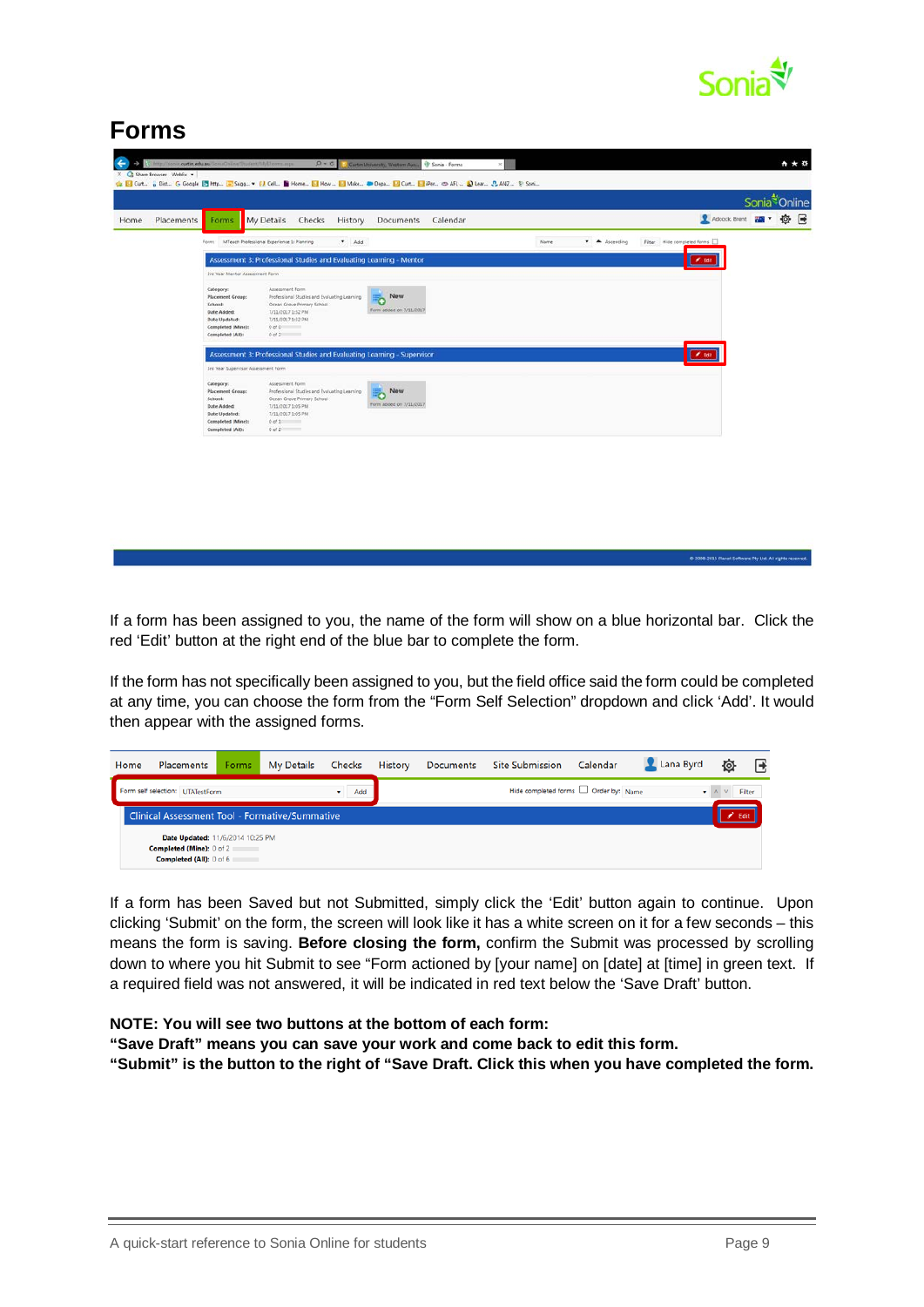

C 2008-2015 Planet Software Pty Ltd. All rights

## **My Details**

The **My Details** screen is used to display additional information about you. For example, it may contain a section about next of kin information.

Some of the information on the **My Details** page may be editable – you may be expected to fill in some of the details. This will vary depending on the rules and processes of your university and faculty.

|                                                                                   | Sonia <sup>4</sup> /Online |
|-----------------------------------------------------------------------------------|----------------------------|
| Checks History Documents<br>My Details<br>Placements<br>Calendar<br>Forms<br>Home | SAdcock Brent 图 · 章 日      |
| NextOfKin details                                                                 |                            |
| Name:                                                                             |                            |
| Relationship:                                                                     |                            |
| Contact details:                                                                  |                            |
| <b>Imalt</b>                                                                      |                            |
| Phone:                                                                            |                            |
| O codened by staff 1743228 on 22/06/2017 9:13:46 AM<br>Save                       |                            |
| Topics                                                                            |                            |
| + Add new topic                                                                   |                            |
| Topic                                                                             | Delete                     |
| <b>Major</b><br>No data                                                           |                            |
| Other                                                                             |                            |

#### <span id="page-9-0"></span>**Checks**

This page lists in summary form all Mandatory Checks students must supply to the School of Education, before they can attend their placement in a school.

|                    |                                                              | Sonia <sup>®</sup> Online |
|--------------------|--------------------------------------------------------------|---------------------------|
| Placements<br>Home | My Details Checks<br>History<br>Forms<br>Documents Calendar  | 2 Adcock Brent 品 · 章 子    |
|                    | Filter<br>Search<br>Legend<br>* Mandatory & Check not passed | El Save                   |
|                    | <b>WWC - All States @</b>                                    | ٠                         |
|                    | WA <sup>O</sup>                                              |                           |
|                    | NSW <sup>O</sup>                                             |                           |
|                    | SA O                                                         |                           |
|                    | <b>LANTITE</b> O                                             |                           |
|                    | <b>PRAC DOCUMENTS</b>                                        |                           |
|                    | <b>PRAC INFORMATION</b>                                      |                           |
|                    | <b>MISCELLANEOUS</b>                                         |                           |

C 2008-2015 Planet Soft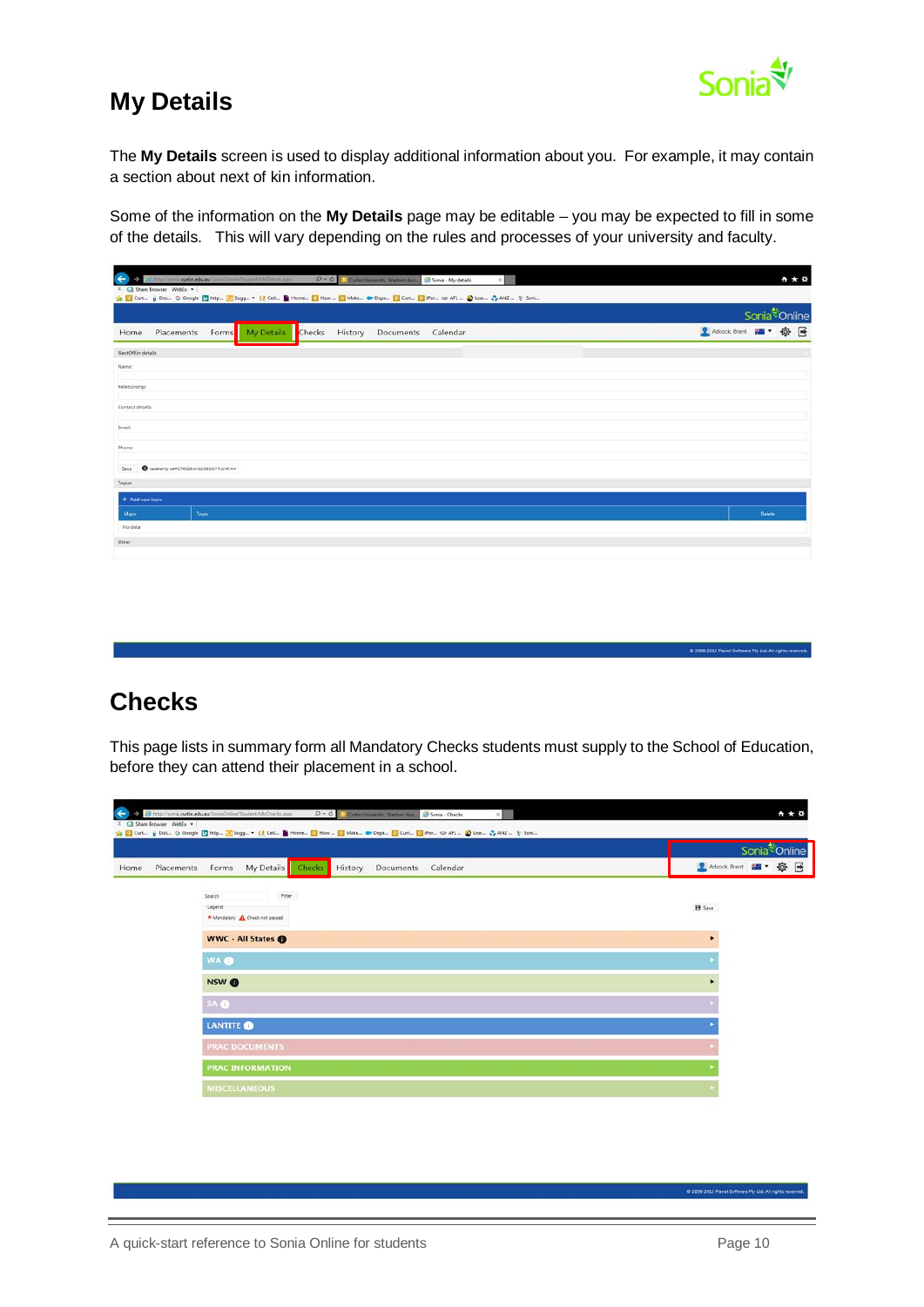

## <span id="page-10-0"></span>**History**

This page lists in summary form any placements that you have done in the past. Placements will only appear in your history once the university staff has marked the placement as completed.

There are export buttons in the right corner of the screen, this will generate an Excel, Pdf, CSV or Word doc.

Each line in the history will have a arrow icon to its right. Clicking this will open the full details of the placement for you to review.

<span id="page-10-1"></span>

| Placements<br>Home                                                                                              | Forms<br>My Details     | Checks<br><b>History</b>                 | Documents | Calendar                                                                                             |            |       |                 | 舂<br>l۰          | Adams Rachel<br><b>BBBB</b> |
|-----------------------------------------------------------------------------------------------------------------|-------------------------|------------------------------------------|-----------|------------------------------------------------------------------------------------------------------|------------|-------|-----------------|------------------|-----------------------------|
| Placement Group                                                                                                 | <b>Date</b>             | School                                   | Area.     | Subject                                                                                              | Semester   | Grade | <b>Ouration</b> | Mentors          |                             |
| EDEC2010 - Professional Studies Teaching &<br>Assessment in Junior Primary                                      | 08/06/2015 - 26/06/2015 | Piara Waters Primary School              | ECE       | lies in<br>Teaching and Assessment<br>in Junior Primary                                              | Semester 1 |       | 15.00           | Kara Bayaro      | Ð                           |
| EDEC3004 - Professional Studies in Supportive<br>Learning Environments (3-5 Year Olds)                          | 06/06/2016 - 24/06/2016 | Maddington Primary School                | ECE       | Professional Studies in<br>Ing<br>h Three<br>$\mathbf{r}$<br>he can con who                          | Semester 1 |       | 0.00            | Maz Bather       | Ð                           |
| EDEC3003 - Professional Studies with Early<br>Learning Quality Frameworks in the First to<br>Five Years of Life | 07/11/2016 - 25/11/2016 | Goodstart Early Learning Canning<br>Vale | ECE       | Professional Studies with<br>Early Learning Quality<br>Frameworks in the First<br>Five Years of Life | Semester 2 |       | 0.00            | Sandra D'Rozario | 罰                           |
|                                                                                                                 |                         |                                          |           |                                                                                                      |            |       |                 |                  |                             |

A quick-start reference to Sonia Online for students **Page 11** Page 11